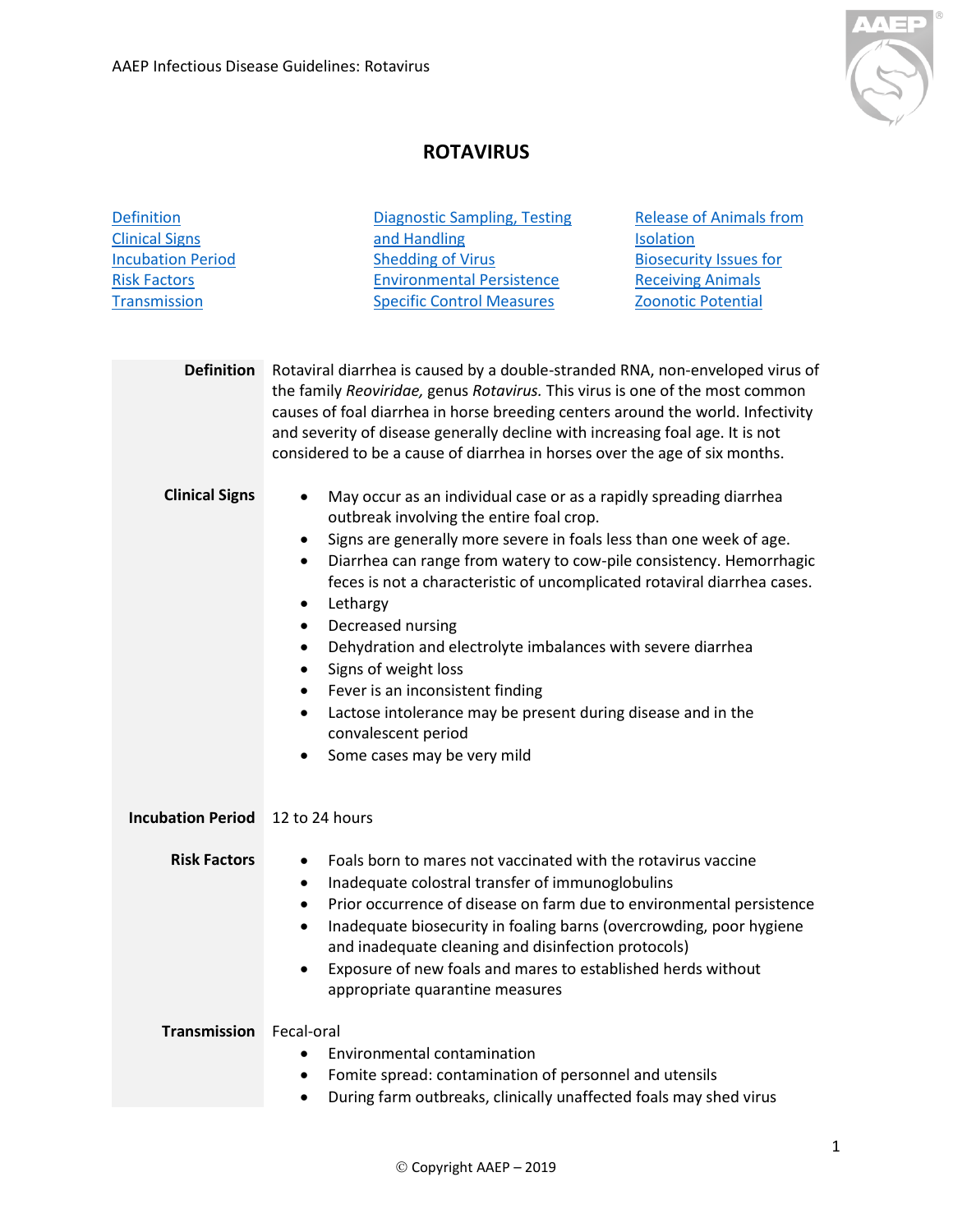

<span id="page-1-2"></span><span id="page-1-1"></span><span id="page-1-0"></span>

| <b>Diagnostic</b><br>Sampling, Testing,                                                       | Fecal samples should be submitted for both virus and bacteriological testing.                                                                                                                                                                                                                                                                                                                                                             |  |
|-----------------------------------------------------------------------------------------------|-------------------------------------------------------------------------------------------------------------------------------------------------------------------------------------------------------------------------------------------------------------------------------------------------------------------------------------------------------------------------------------------------------------------------------------------|--|
| and Handling                                                                                  | Consult laboratory for testing capabilities and sample/shipping requirements<br>prior to submitting samples.                                                                                                                                                                                                                                                                                                                              |  |
|                                                                                               | In general, the minimum sample is 1-3 grams of feces. It is best to obtain fresh<br>fecal samples (free catch or rectal.)                                                                                                                                                                                                                                                                                                                 |  |
|                                                                                               | Many commercially available diagnostic assays are available to detect VP6 (virus<br>protein 6) which is a group-specific inner capsid protein. These tests allow stall-<br>side identification of the viral antigen. Examples include a variety of ELISA tests,<br>both plate and lateral flow card types.                                                                                                                                |  |
|                                                                                               | More sensitive detection of virus is available by using polymerase chain reaction<br>(RT-PCR), however generally requires submission of samples to a diagnostic<br>laboratory. These tests are best used to confirm ELISA test results, or if genetic<br>analysis of the virus is a consideration.<br>Identification of virus is a critical element of control to prevent contamination of<br>the environment or additional cohort foals. |  |
|                                                                                               | Viral load in feces is variable and in outbreak situations three consecutive<br>negative tests are warranted to confirm negative status of individuals.                                                                                                                                                                                                                                                                                   |  |
|                                                                                               | <b>Other Tests Include:</b><br>Latex agglutination<br>$\bullet$<br>Immunochromatographic assay<br>$\bullet$<br>RT-LAMP<br>$\bullet$<br>Electron microscopy-lacks sensitivity<br>$\bullet$                                                                                                                                                                                                                                                 |  |
| <b>Shedding of Virus</b><br><b>Following</b><br><b>Resolution of</b><br><b>Clinical Signs</b> | On average, three days.                                                                                                                                                                                                                                                                                                                                                                                                                   |  |
| <b>Environmental</b><br><b>Persistence</b>                                                    | Can persist in the environment for up to nine months in most climatic<br>conditions.                                                                                                                                                                                                                                                                                                                                                      |  |
| <b>Specific Control</b><br><b>Measures</b>                                                    | Routine isolation and disinfection guidelines should be followed, including<br>proper disposal of manure. Bedding and manure should never be spread on<br>pastures.                                                                                                                                                                                                                                                                       |  |
|                                                                                               | Because rotavirus is a non-enveloped virus, many disinfectants are ineffective.<br>Accelerated hydrogen peroxides and some phenolic disinfectants can inactivate<br>the virus in 5% organic matter (read disinfectant label for details). Bleach of<br>appropriate concentration can be used as a disinfectant on clean, hard, non-<br>porous surfaces.                                                                                   |  |